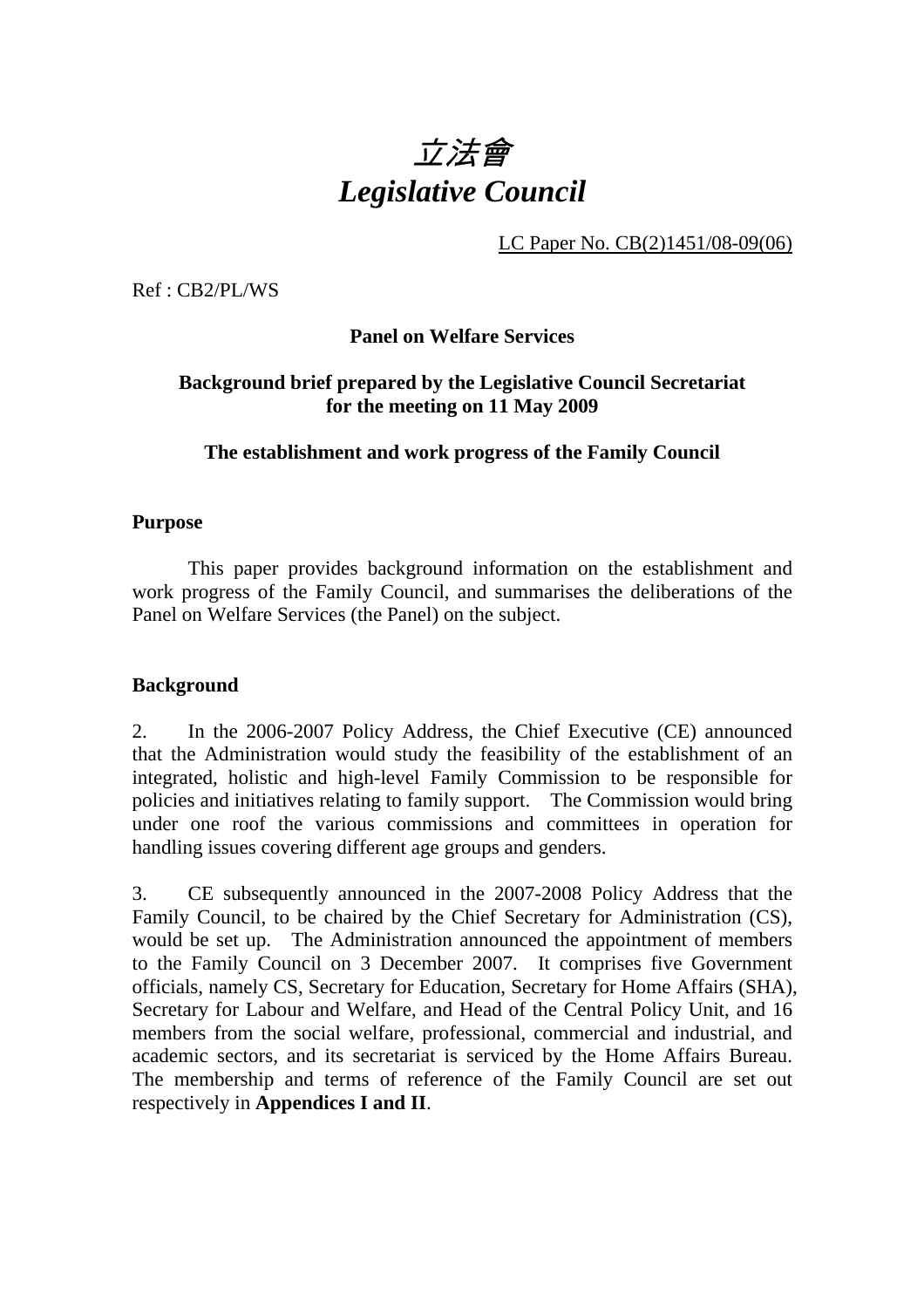## **Deliberations of the Panel**

l

## Establishment of the Family Council

4. When the Panel was first briefed on the proposed establishment of a Family Commission by the former Secretary for Health, Welfare and Food at the meeting on 13 October 2006, members were advised that the proposed Family Commission would study and address problems from a family, instead of individual perspective, with a view to taking a more holistic approach in supporting families. It would also address family problems from a cross-policy perspective.

5. Members were further advised that the Health, Welfare and Food Bureau would take the lead in the study, with a view to examining the relationship between the proposed Family Commission and the Commission on Youth  $(CoY)^1$ , Women's Commission  $(WC)^2$ , Elderly Commission  $(EC)^3$  and other bodies which were also handling family-related issues. The Administration would first study whether the establishment of a Family Commission could enhance the implementation of social policy and be conducive to building a harmonious community. It would also examine the need for re-organisation and re-allocation of resources of existing commissions and committees.

6. Members were in support of the policy initiative to promote family harmony and considered that the Administration was on the right track to facilitate better coordination of cross-sectoral efforts on family matters. Some members, however, pointed out that the Administration should adopt a wider definition of family having regard to the fact that the types of family units were much more diversified nowadays and included, for example, single-parent families. They considered that the Administration should pay more attention to the needs of these non-traditional families in formulating family policies.

7. Members were also advised that the report on the study was expected to be finished by mid-2007, and a final decision would be made by the Third Term Government.

8. At the briefing by SHA on the 2007-2008 Policy Address at the Panel meeting on 15 October 2007, members were advised that the Family Council would be established before the end of 2007-2008, and the policy purview had since been placed under SHA. The Administration announced the appointment of members to the Family Council on 3 December 2007.

<sup>&</sup>lt;sup>1</sup> CoY was set up in February 1990 to help Hong Kong meet the needs of youth and respond to their aspirations.

 $2$  WC was set up in January 2001 as a central mechanism to promote the well-being and interests of women in Hong Kong as well as advise the Government on the policy direction on women issues.

<sup>3</sup> EC was established in 1997, and its main task is to provide advice to the Government in the formulation of a comprehensive policy in caring for elders.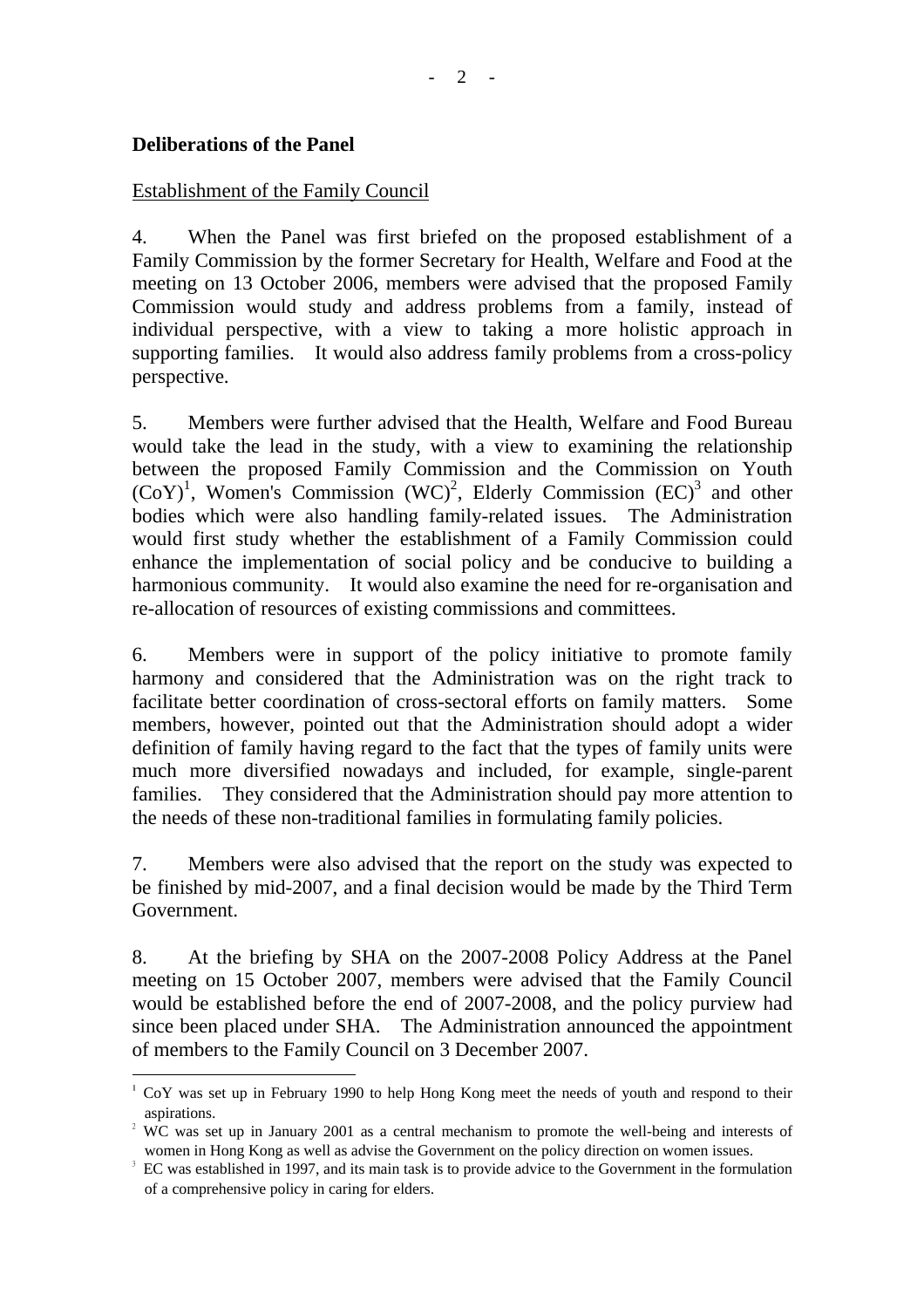## Work progress of the Family Council

9. Following the coming into operation of the Family Council, the Panel was briefed on the work progress of the Family Council at the meeting on 14 February 2008. Members were advised that in view of the broad range of issues involved, the Family Council agreed at its first meeting in December 2007 to accord priority to the following areas of work –

- (a) identification of core family values;
- (b) identification of ways to create a pro-family environment including work environment, implant a family perspective in service professionals and workers, promote family-friendly employment practices, and promote better work-life balance;
- (c) identification of ways to enhance the effectiveness and co-ordination of family education, strengthen parental education, and map out the respective roles of women and men in family lives;
- (d) fostering a family perspective among policy-makers, for example, by introducing family impact assessment in policy formulation in the long run;
- (e) mapping out the future structure of the Family Council and EC, WC and CoY; and
- (f) making reference to family-related studies done by other organisations and initiating research on such studies as necessary.

10. The Administration further advised that the Family Council would seek to rationalise the work of EC, WC and CoY under the Council by March 2009.

11. Members and deputations giving views to the Panel expressed general support for the establishment of the Family Council. However, they pointed out that EC, WC and CoY were performing different roles to meet the specific needs of different age groups and genders, and should not be brought under the Family Council. Some members considered it unacceptable for the Family Council to assume the overall responsibility of rationalisation of the work of various commissions currently responsible for handling issues regarding different age groups and genders.

12. The Administration responded that it was open-minded on the issues of concern raised by members. According to the Administration, the Family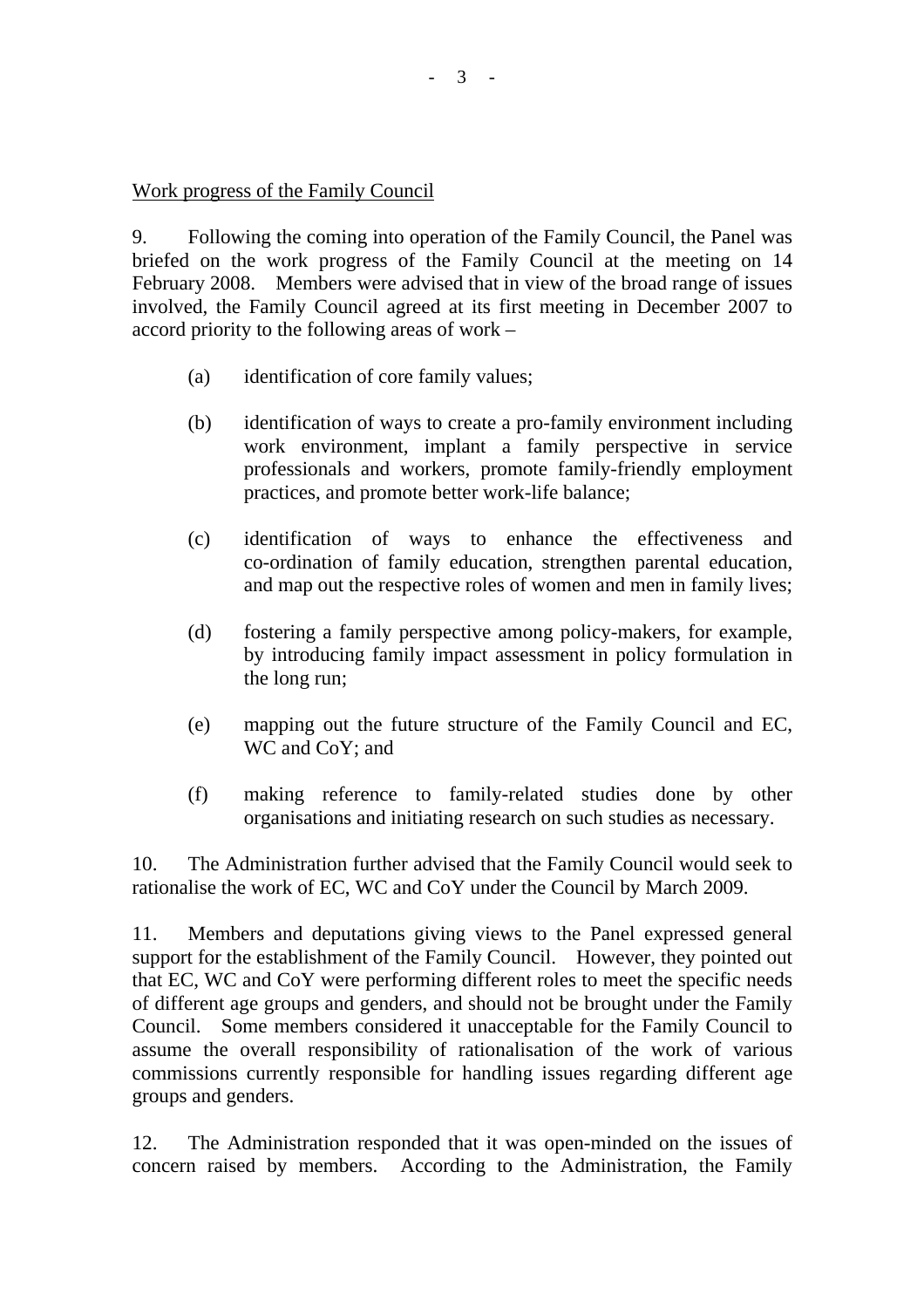$4 -$ 

Council would advise the Government on the integration of family policies and related programmes across different bureaux and departments for different age and gender sectors, including the work of EC, WC and CoY. The Family Council would consider carefully how to rationalise the work of EC, WC and CoY and achieve more collaboration between the Family Council and the three commissions.

13. Members expressed particular concern about absence of a work plan and targets for the Family Council. Members considered that the Family Council should draw up its targets, especially on how to foster the collaboration among different bureaux and departments on family support work. Some deputations expressed disappointment at the Family Council's failure to give due attention to the specific needs of different age groups and members in the family, in particular children and the disabled. They strongly urged the early setting up of a Children's Commission to safeguard the well-being of children, and the introduction of family impact assessment in policy formulation.

14. The Administration advised that the setting up of the Family Council aimed to establish a family-based support network and forge closer and harmonious relationships among family members. The Family Council would advise the Government on the integration of family policies and strategies for supporting and strengthening the family as well as the development of related programmes and activities across different bureaux and departments, and monitor their implementation. The Administration further advised that the Family Council had agreed that the priority issues to be considered should include identification of core family values; ways to create a pro-family environment including work environment; and ways to enhance the effectiveness and co-ordination of family education in the months ahead. The Family Council also considered that one of its priority tasks was to foster a family perspective among policy makers. The introduction of family impact assessment in policy formulation in the long run was one of the options for consideration. On matters relating to children's rights, the Administration advised that the Children's Rights Forum formed under the Constitutional and Mainland Affairs Bureau served to provide a platform for exchanging views on matters concerning children's rights amongst non-governmental organisations, children's representatives and the Government.

15. Some members took the view that the Administration should expand the membership of the Family Council to include representatives from the frontline social workers, the labour sector and the disabled with a view to coming up with concrete recommendations to meet the needs of individual groups. The Administration explained that members of the Council had different expertise, knowledge and experience from their professions, including social welfare, professional, business and academic, and would be able to provide advice to the Government from different perspective. Moreover, one of the terms of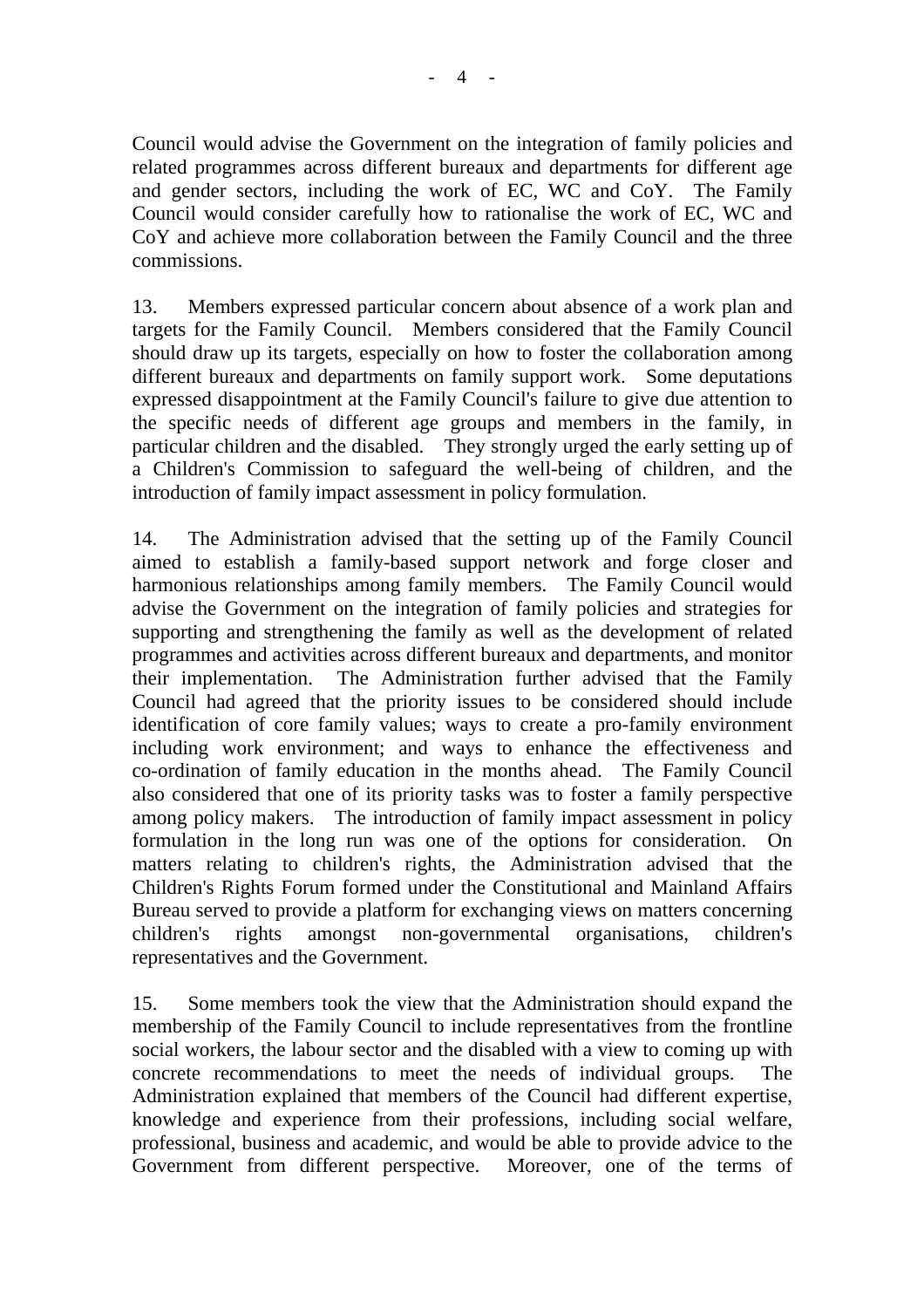reference of the Family Council was to take into account the needs of different age and gender sectors. As such, groups in need would be duly considered in formulating policy recommendations.

16. At the briefing by SHA on the 2008-2009 Policy Address at the Panel meeting on 23 October 2008, members were advised that the Administration was mapping out a promotion campaign to encourage different sectors of the community to actively participate in the promotion of family core values and a harmonious relationship amongst family members. On the advice of the Family Council, the Government was looking into ways to include the family as a factor to consider in its policy-making process.

## **Relevant papers**

17. Members are invited to access the Legislative Council website at http://www.legco.gov.hk to view the Administration's papers for the meetings of the Panel on 13 October 2006, 15 October 2007, and 14 February and 23 October 2008, and the relevant minutes of meetings.

Council Business Division 2 Legislative Council Secretariat 5 May 2009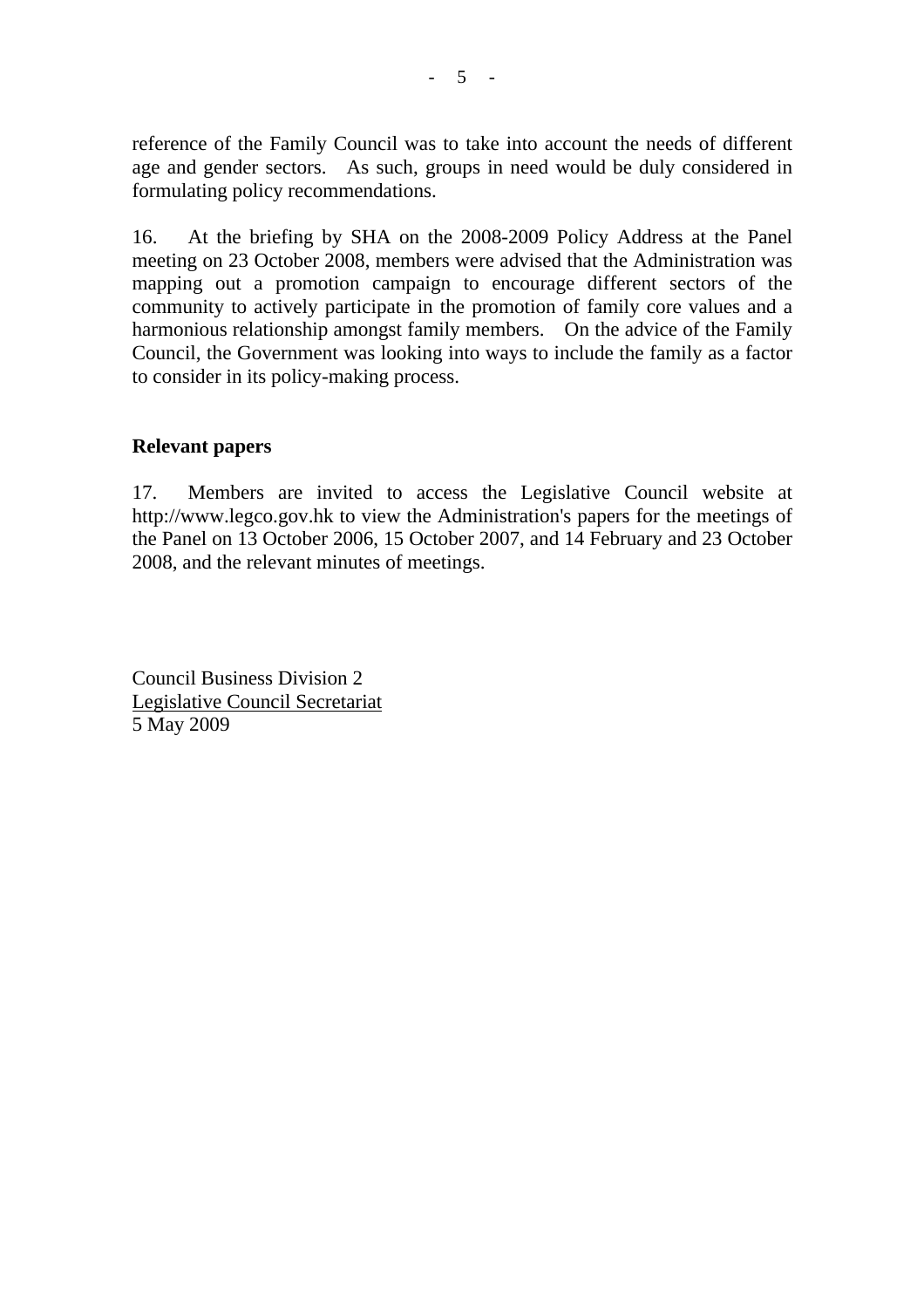#### **Appendix I**

#### Membership of the Family Council (2007 to 2009):

Chairman: Chief Secretary for Administration

#### Non-official Members:

- 1. Ms CHAU Chuen-heung
- 2. Mr CHOW Yung, Robert
- 3. Ms KAO Ching-chi, Sophia
- 4. Mrs KWAN HO Shiu-fong, Cecilia
- 5. Ms LAI Fung-yee, Angelina
- 6. Mr LEE Chung-tak, Joseph

7. Dr LEE Wai-yung

- 8. Dr the Hon LEONG Che-hung
- 9. Mr LEONG Kwok-kuen, Lincoln
- 10. Mrs LEUNG NGAI Mou-yin, Justina
- 11. Dr PANG King-chee
- 12. Prof SHEK Tan-lei, Daniel
- 13. Ms TAO Chee-ying, Theresa
- 14. Dr WONG Chung-kwong
- 15. Prof WONG Po-choi
- 16. Mr WONG Ying-wai, Wilfred

Official Members:

Secretary for Education, or his representative Secretary for Home Affairs, or his representative Secretary for Labour and Welfare, or his representative

Head, Central Policy Unit, or his representative